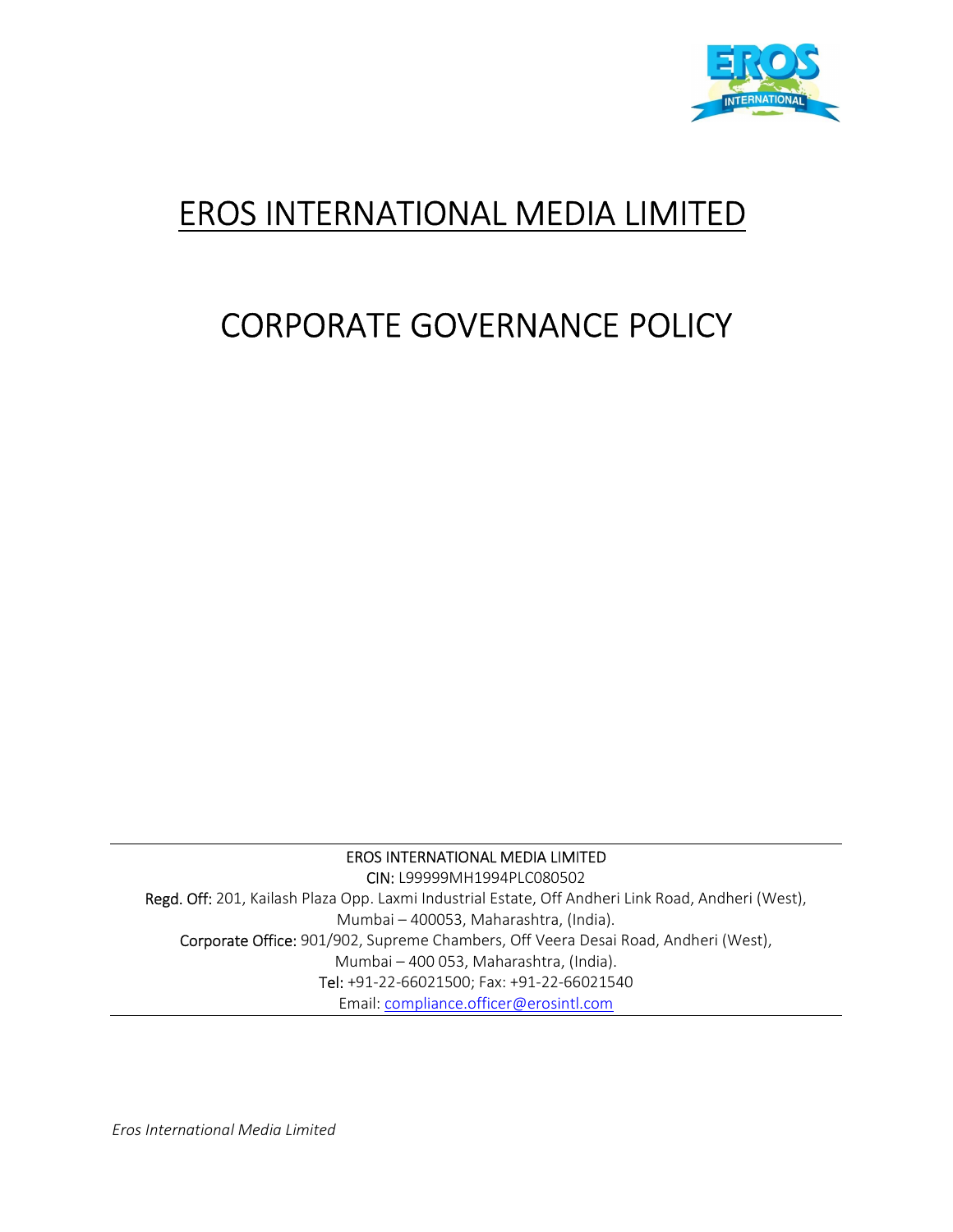

## CORPORATE GOVERNANCE POLICY

#### 1. Preamble

The 21st century began with a series of corporate events across the world, which put the spotlight on corporate governance. In the current scenario, corporate governance involves a web of relationships between a company's management, its board, shareholders and other stakeholders. Eros International Media Limited has maintained high standards of corporate governance principles by committing itself to adopt best practices.

The Company's philosophy on Corporate Governance envisages the attainment of the highest levels of transparency and accountability, in all facets of its operations and in all interactions with its various stakeholders.

The Board of Directors (the "Board") of Eros International Media Limited (the "Eros" or "Company") has adopted this Policy upon the recommendation of the Audit Committee and the said Policy includes process of Corporate Governance (the "Policy") in compliance with the regulatory requirements. Amendments to the Policy, if any, shall be considered by the Board based on the recommendations of the Audit Committee from time to time.

## 2. Policy Objectives

This Policy prescribes a set of systems, processes and principles conforming to corporate governance. The SEBI (Listing Obligations and Disclosure Requirements) Regulations, 2015 ("Listing Regulation") prescribes minimum standard of Corporate Governance as required by the law to be complied with for all listed companies. Certain set of policy standards are important to ensure ongoing protection of interest of the investors and other stakeholders. Continuous evaluation of the Corporate Governance approach is necessary to ensure continuing relevance, effectiveness and responsiveness to investors and all other stakeholders. The overall objective of this policy is to ensure that concerned officers act in accordance with the highest standards of governance and are adequately sensitized about the need for and required obligations for Corporate Governance. Spirit of Transparency and fairness is at the heart of Corporate Governance. Sprit of Governance should be a guiding factor in arriving at the decisions and actions.

#### 3. Applicability of Regulations

| Sr.<br>No. | <b>Regulations</b> | Section/Clause                                      |
|------------|--------------------|-----------------------------------------------------|
|            | Listing Regulation | Chapter I, II, III, IV read with Relevant Schedules |
|            | Companies Act 2013 | <b>Exhaustively Applicable</b>                      |

#### 4. Definitions

4.1. "Act" means the Companies Act 2013 and the rules framed there under, including any modifications, amendments, clarifications, circulars or re-enactments thereof.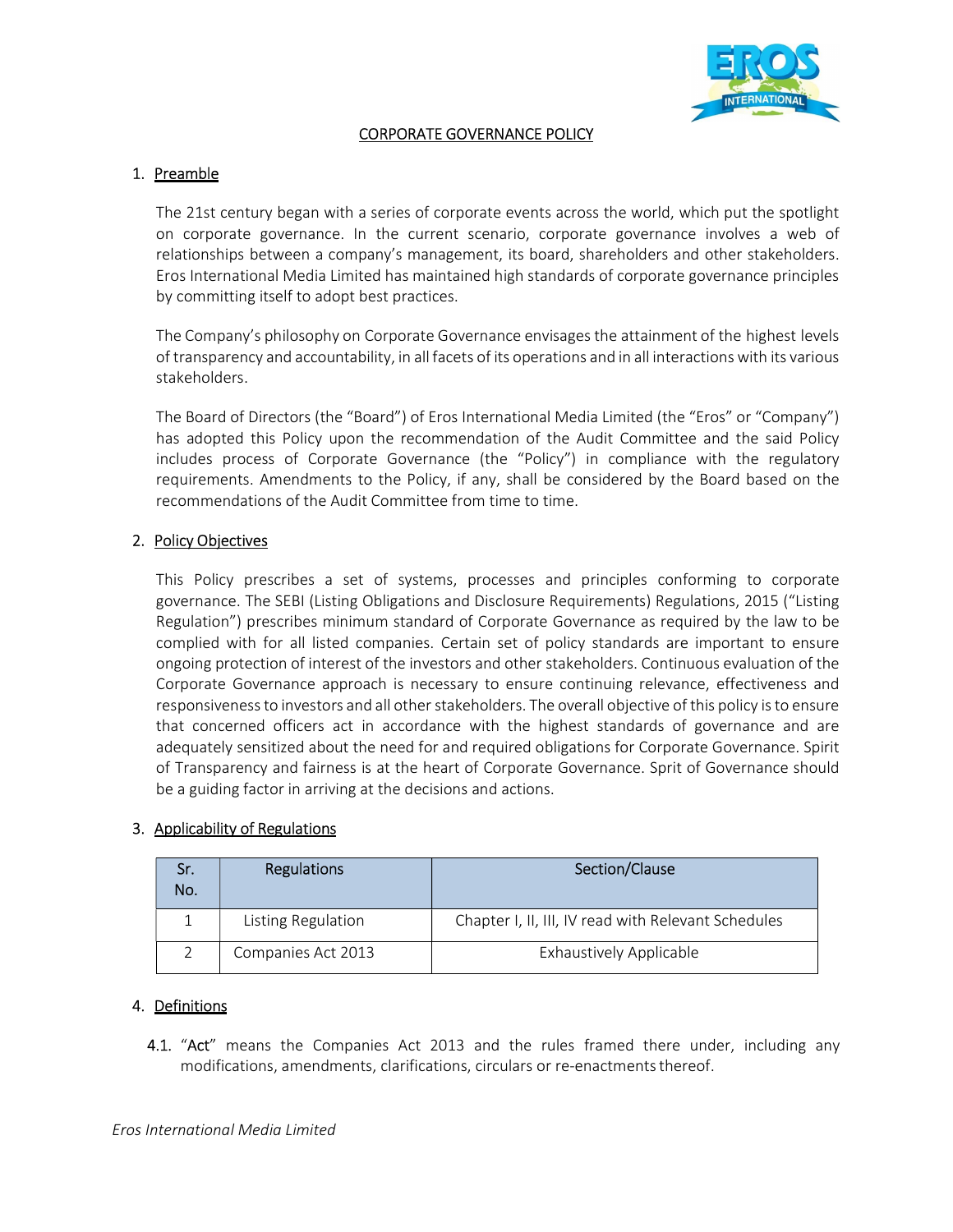

- 4.2. "Audit Committee or Committee" means the Committee of Board constituted from time to time under the provisions of Listing Regulation and Section 177 of the Act and as amended from time to time.
- 4.3. "Board of Directors" or "Board", in relation to a Company, means the collective body of the directors of the company and as amended from time to time.
- 4.4. "Company" means Eros International Media Limited.
- 4.5. "Nomination and Remuneration Committee" shall mean a Committee of Board of Directors of the Company, constituted in accordance with the provisions of Section 178 of the Act and the Listing Regulation.
- 4.6. "Resident Director" is a director who has stayed in India for a total period of not less than 182 days in the previous calendar year.
- 4.7. "Independent Director" means a director of the Company, not being a whole-time director and who is neither a promoter nor belongs to the promoter group of the Company and who satisfies other criteria for independence under the Act and Reg 16 (1)(b) of Listing Regulation.

# 5. Guiding Principles

Corporate Governance framework of effective accountability. Governance in spirit over Governance in law is the foundation for Corporate Governance

- **Be transparent and maintain a high degree of disclosures levels. When in doubt, disclose it.**
- Make a clear distinction between personal convenience and corporate resources.
- Communicate externally, in a truthful manner, about how the Company is run internally.
- Have a simple and transparent corporate structure driven solely by business needs.
- Comply with the laws, as applicable to the Company, in all the countries of operations.
- Policy on Corporate Governance must ensure independence of the Board and to create a mechanism of checks and balances which ensures careful balancing of the interests of controlling shareholders vis-à-vis minority shareholders and other stakeholders of the Company.

# 6. Board of Directors

The Company believes that at the core of its corporate governance practice is the Board, which oversees how the management serves and protects the long-term interests of all the stakeholders of the Company.

An active, well informed and independent Board is sine qua non to ensure the highest standards of corporate governance.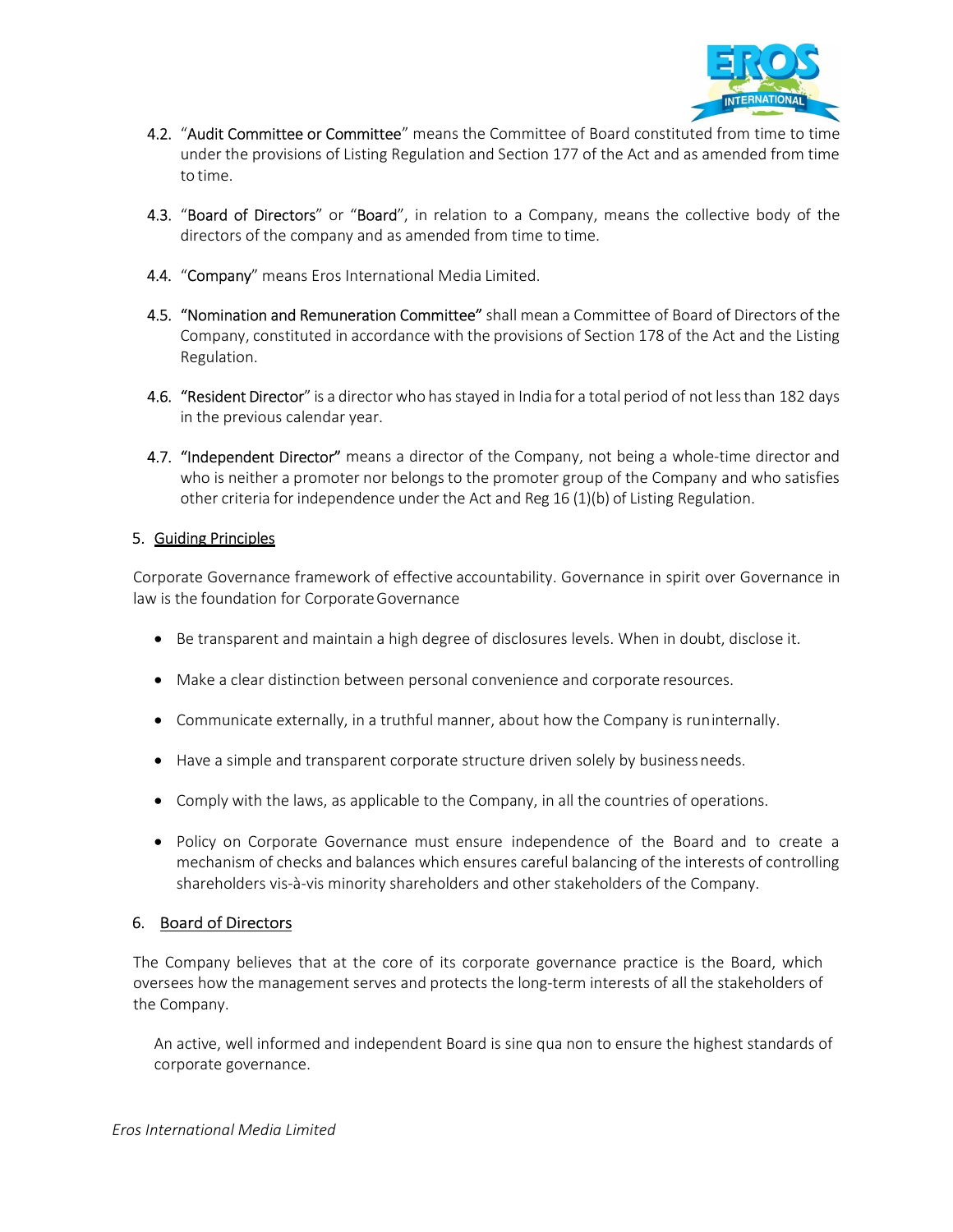

# 6.1. Size and Structure of Board

The Board size and structure shall be established after considering the applicable law i.e. Act and Regulation 17 of the Listing Regulation. The Board will periodically review the appropriate size of the Board.

While determining the Board structure of the Board following points shall be taken care of:

- $\triangleright$  To maintain Board diversity and to comply with the Company's existing Board Diversity Policy.
- The Board shall possess core skills/ competencies/ expertise as required in the context of functioning of business of the Company, in which it operates.

#### 6.2. Directors Compensation

The Nomination and Remuneration Committee of the Board determines and recommends to the Board the compensation payable to the directors, subject to final approval by the Board.

It should be taken care of that in case of disproportionate payments made to executive promoter/ non-executive directors as compared to other executive directors, then such issue shall be subject to greater shareholder scrutiny.

#### 6.3. Independence at Board Level

#### 6.3.1 Conflicts of Interest

The Board expects from all its directors, as well as officers and employees, to act ethically at all times and in accordance with applicable Company codes of ethics. If an actual or potential conflict of interest arises for a director, the director shall promptly inform the Chairman and the presiding director. If a significant conflict exists and cannot be resolved, the director should resign. The Board shall resolve any conflict of interest question involving the Chairman, or a Board member, and the Board or a designated committee thereof comprised of independent directors shall resolve any conflict of interest question involving any other officer of the Company.

#### 6.3.2 No Board-Inter Lock

The Company while appointing/ review of appointment of Independent Director shall exclude "board inter-locks" arising due to common non-independent directors on boards of the Eros (i.e. a non-independent director of a company on the board of which an non-independent director of the Eros is an independent director, cannot be an independent director on the board of the listed entity). For instance, If Mr. A is an executive director on Eros and is also an independent director on Co. B, then no non-independent director of Co. B can be an independent director on the board of Eros.

#### 6.3.3 Access to Senior Management

Non-employee directors shall have full and complete access to the KMP and Senior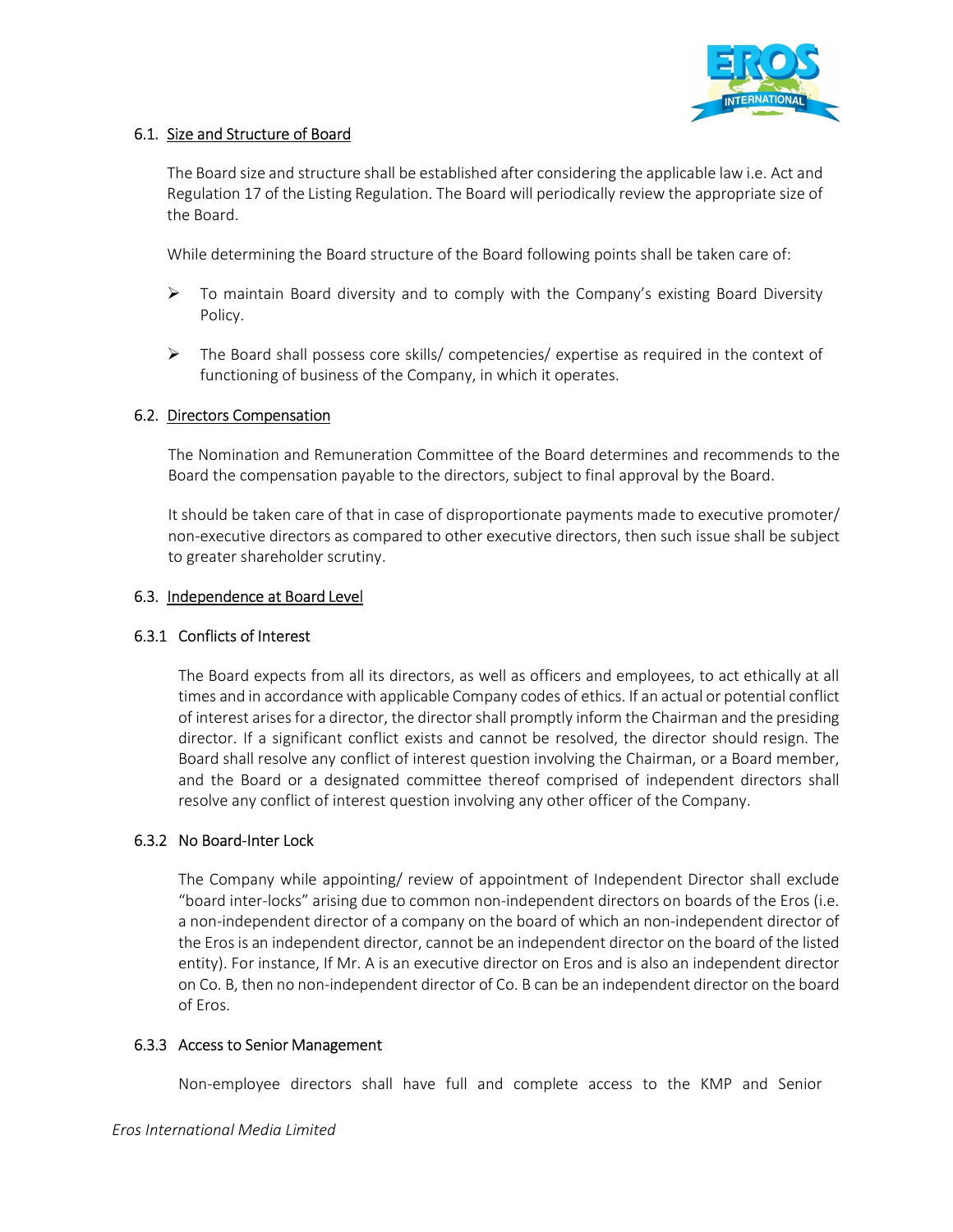

Management of the Company and, if desired, without the Reporting Authority of such Senior Management Employee present.

#### 6.3.4 Access to Independent Advisors

The Board and its Committees shall have the right at any time to retain independent outside financial, legal or other advisors at Company's expense.

#### 7. Director Familiarization Program

The Company should conduct Familiarization Program with the aim to make the Independent Directors of Eros International Media Limited aware about their role, responsibilities and liabilities in the Company and to learn about the nature of the industry in which the company operates, business model of the Company, etc.

The Company shall through its Executive Directors/ Senior Management Personnel conduct programs/ presentations periodically to familiarize Independent Director about business strategies, management structure, HR Policy, risk management framework, operations of subsidiaries and associates, etc. In case, the Independent directors are interested in meeting any specific department or function or getting any further detail, the same shall also be arranged.

The Board of Directors shall have complete access to the information within the Company.

Familiarization Program is continuous program wherein the Company updates about any developments in the Company and various presentations made during the Board meetings as well.

# 8. Board Meetings and Materials

The Board shall meet atleast four times at quarterly intervals and /or more frequently, if deemed necessary to conduct its business. The gap between two meetings should not exceed 120 days. Quorum shall be as per the Act, the Listing Regulations, the Articles of Association of the Company, which at present is "one-third of its total strength or three directors, whichever is higher, including at least one independent director". All the Directors shall endeavor to attend the Meetings of the Board or Committees (in which they are member) held in a year and such attendance shall be one of the criterion for the Nomination and Remuneration Committee while recommending the name of such director for re-appointment/ continuation. However, the Company recognizes that it may not be possible for each Director to be physically present at every meeting. The Company may use video / teleconferencing facilities, wherever possible, to facilitate the participation of these directors in accordance with the Act and other applicable laws.

The requirements regarding Board meetings and materials prescribed by the applicable law i.e. Act, Secretarial Standards-1 issued by Institute of Company Secretaries of India and Listing Regulation, must be complied.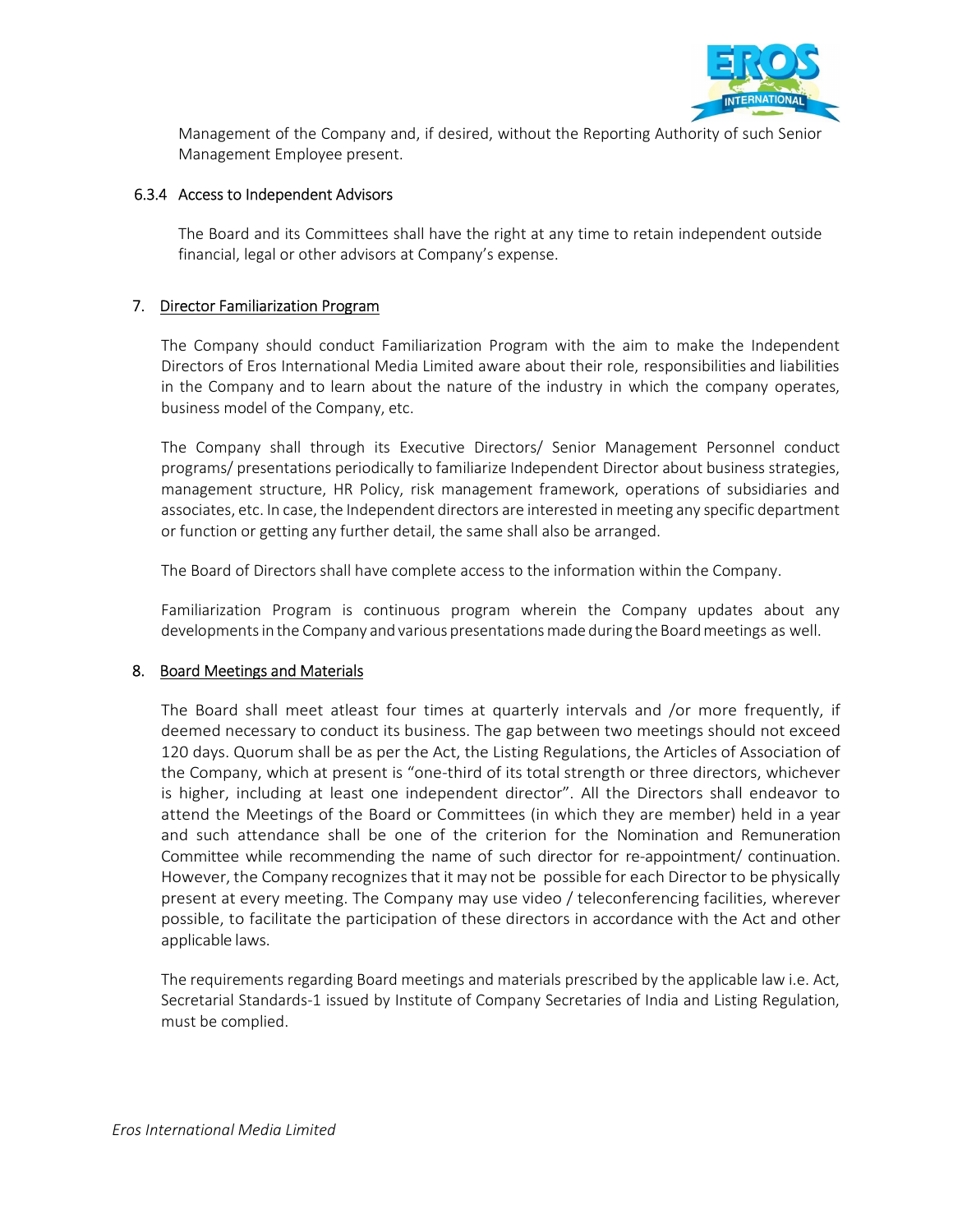

# 9. Information to be placed before the Board

The Management shall place all strategic and other information, including the minimum information prescribed under the Act and Rules made thereunder, the Listing Regulations, RBI guidelines and other applicable laws.

# 10. Performance Evaluation of Board and Committees

The performance evaluation of Board as a whole, its committees and individual members shall be conducted in accordance with the Board Evaluation Policy of the Company.

## 11. Code of Conduct

The Company has following code of conduct which is required to be adhered to by all the Directors and annual declaration has to be given by them regarding compliance with each code:

- Code of Conduct for Directors and Senior Management Personnel;
- **Code of Conduct for Independent Directors as per Schedule IV of the Act** 
	- a. Code of Conduct for Prohibition of fraudulent and unfair trade practices
	- b. Code for Fair Disclosure of Unpublished Price Sensitive Information.
	- c. Each of the Directors is required to adhere and comply with the above codes and other policies as may be formulated by the Company from time to time.

#### 12. Report on Corporate Governance

As per the requirement of Listing Regulation, there shall be a separate section on Corporate Governance in the Annual Report of the company, with a detailed compliance report on Corporate Governance. Internal Certification as well as External Audit Report on Corporate Governance Report is mandatory. Internal Certification is required by Compliance Officer or CEO. The Statutory Auditor Report on Corporate Governance should be certified by External Statutory Auditors or Company Secretary in Practice. It is important to clarify important pertinent aspects which may not be mandatorily required to be part of the report (such as Board Diversity etc.) in the Corporate Governance Report.

The suggested list of items to be included in this report is given in Schedule V(C) of the Listing Regulation.

#### 13. Board Committees

The Standing Committees of the Board are the Audit Committee, Nomination and Remuneration Committee, Stakeholder Relationship Committee and Corporate Social Responsibility Committee.

Each Committee shall report directly to the Board.